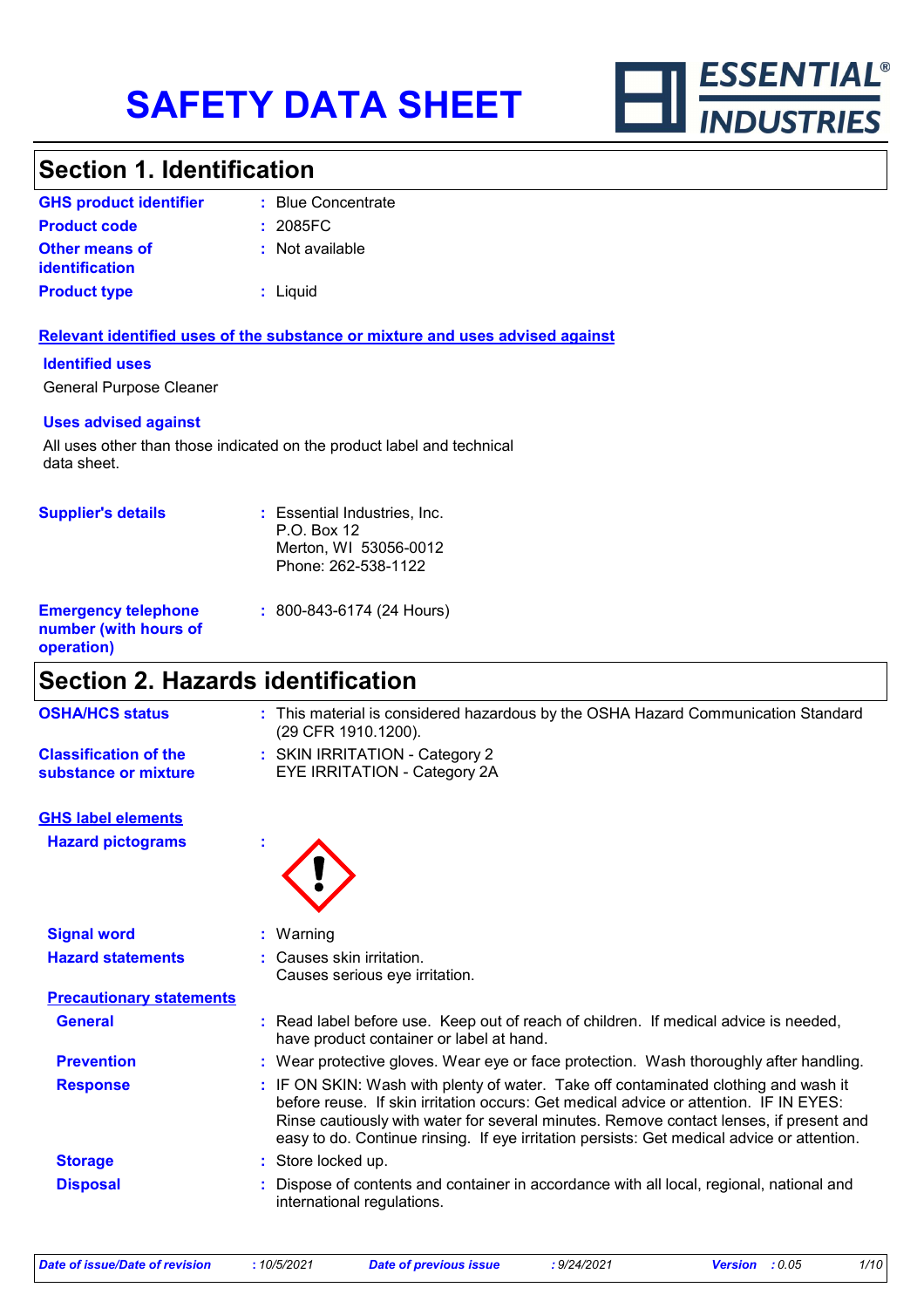### **Section 2. Hazards identification**

**Hazards not otherwise classified :** None known.

# **Section 3. Composition/information on ingredients**

**Substance/mixture :**

: Mixture

| Ingredient name                           | $\frac{9}{6}$ | <b>CAS number</b> |
|-------------------------------------------|---------------|-------------------|
| tetrasodium ethylene diamine tetraacetate | ≥5            | $64-02-8$         |
| 4-Nonylphenol, branched, ethoxylated      | ≤5            | 127087-87-0       |

Any concentration shown as a range is to protect confidentiality or is due to batch variation.

**There are no additional ingredients present which, within the current knowledge of the supplier and in the concentrations applicable, are classified as hazardous to health or the environment and hence require reporting in this section.**

**Occupational exposure limits, if available, are listed in Section 8.**

### **Section 4. First aid measures**

|                     | <b>Description of necessary first aid measures</b>                                                                                                                                                                                                                                                                                                                                                                                                                                                                                                                                                                                                                                                                                                                                                                        |
|---------------------|---------------------------------------------------------------------------------------------------------------------------------------------------------------------------------------------------------------------------------------------------------------------------------------------------------------------------------------------------------------------------------------------------------------------------------------------------------------------------------------------------------------------------------------------------------------------------------------------------------------------------------------------------------------------------------------------------------------------------------------------------------------------------------------------------------------------------|
| <b>Eye contact</b>  | : Immediately flush eyes with plenty of water, occasionally lifting the upper and lower<br>eyelids. Check for and remove any contact lenses. Continue to rinse for at least 10<br>minutes. Get medical attention.                                                                                                                                                                                                                                                                                                                                                                                                                                                                                                                                                                                                         |
| <b>Inhalation</b>   | : Remove victim to fresh air and keep at rest in a position comfortable for breathing. If<br>not breathing, if breathing is irregular or if respiratory arrest occurs, provide artificial<br>respiration or oxygen by trained personnel. It may be dangerous to the person providing<br>aid to give mouth-to-mouth resuscitation. Get medical attention if adverse health effects<br>persist or are severe. If unconscious, place in recovery position and get medical<br>attention immediately. Maintain an open airway. Loosen tight clothing such as a collar,<br>tie, belt or waistband. In case of inhalation of decomposition products in a fire,<br>symptoms may be delayed. The exposed person may need to be kept under medical<br>surveillance for 48 hours.                                                    |
| <b>Skin contact</b> | : Flush contaminated skin with plenty of water. Remove contaminated clothing and<br>shoes. Continue to rinse for at least 10 minutes. Get medical attention. Wash clothing<br>before reuse. Clean shoes thoroughly before reuse.                                                                                                                                                                                                                                                                                                                                                                                                                                                                                                                                                                                          |
| <b>Ingestion</b>    | : Wash out mouth with water. Remove dentures if any. Remove victim to fresh air and<br>keep at rest in a position comfortable for breathing. If material has been swallowed and<br>the exposed person is conscious, give small quantities of water to drink. Stop if the<br>exposed person feels sick as vomiting may be dangerous. Do not induce vomiting<br>unless directed to do so by medical personnel. If vomiting occurs, the head should be<br>kept low so that vomit does not enter the lungs. Get medical attention if adverse health<br>effects persist or are severe. Never give anything by mouth to an unconscious person.<br>If unconscious, place in recovery position and get medical attention immediately.<br>Maintain an open airway. Loosen tight clothing such as a collar, tie, belt or waistband. |

| Most important symptoms/effects, acute and delayed |                                                                                            |
|----------------------------------------------------|--------------------------------------------------------------------------------------------|
| <b>Potential acute health effects</b>              |                                                                                            |
| Eye contact                                        | : Causes serious eye irritation.                                                           |
| <b>Inhalation</b>                                  | : No known significant effects or critical hazards.                                        |
| <b>Skin contact</b>                                | : Causes skin irritation.                                                                  |
| <b>Ingestion</b>                                   | : No known significant effects or critical hazards.                                        |
| <b>Over-exposure signs/symptoms</b>                |                                                                                            |
| Eye contact                                        | : Adverse symptoms may include the following:<br>pain or irritation<br>watering<br>redness |
| <b>Inhalation</b>                                  | : No specific data.                                                                        |

| Date of issue/Date of revision |  |
|--------------------------------|--|
|--------------------------------|--|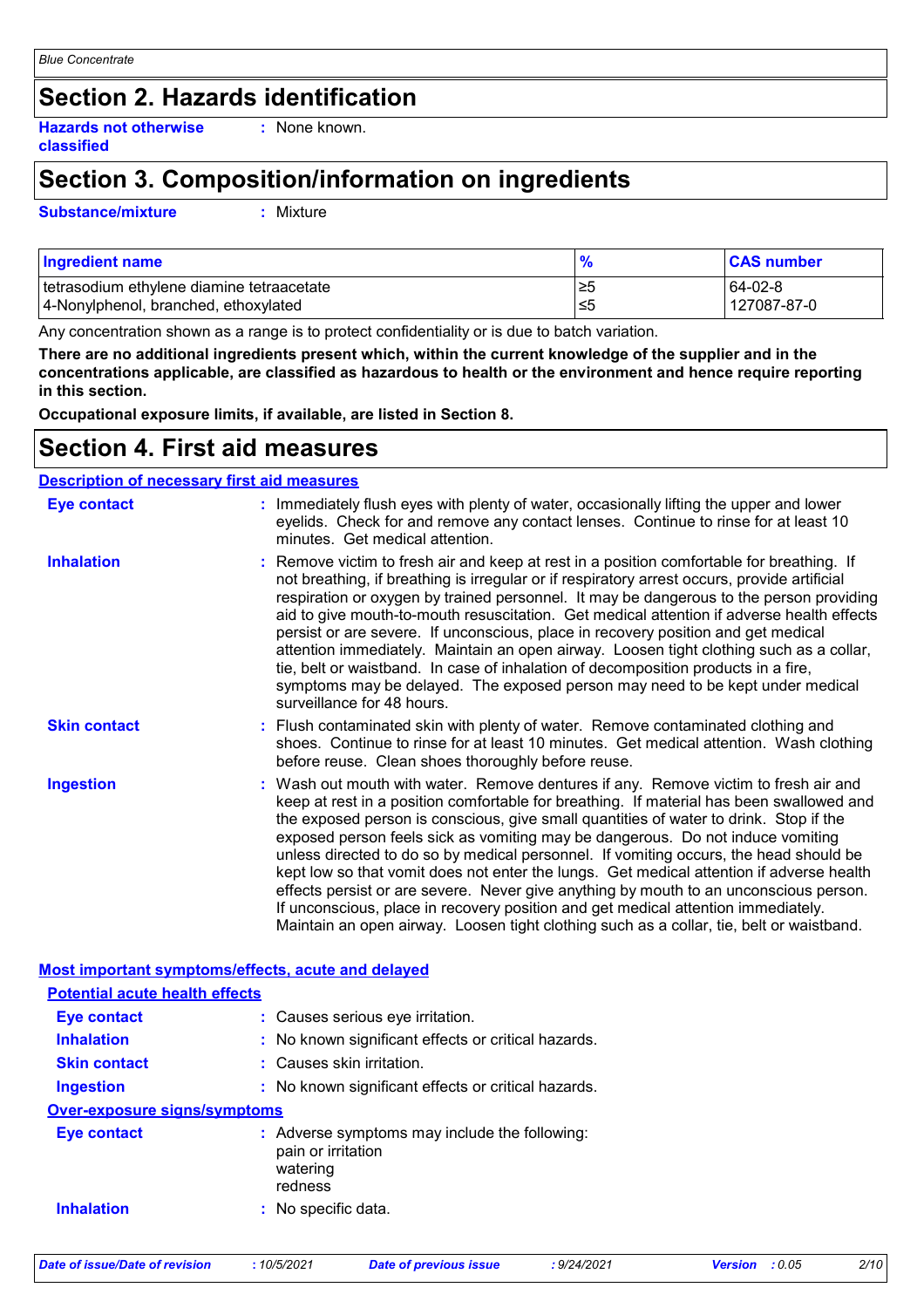| <b>Section 4. First aid measures</b> |  |                                                                                                                                                                               |
|--------------------------------------|--|-------------------------------------------------------------------------------------------------------------------------------------------------------------------------------|
| <b>Skin contact</b>                  |  | : Adverse symptoms may include the following:<br>irritation<br>redness                                                                                                        |
| <b>Ingestion</b>                     |  | : No specific data.                                                                                                                                                           |
|                                      |  | Indication of immediate medical attention and special treatment needed, if necessary                                                                                          |
| <b>Notes to physician</b>            |  | : In case of inhalation of decomposition products in a fire, symptoms may be delayed.<br>The exposed person may need to be kept under medical surveillance for 48 hours.      |
| <b>Specific treatments</b>           |  | : No specific treatment.                                                                                                                                                      |
| <b>Protection of first-aiders</b>    |  | : No action shall be taken involving any personal risk or without suitable training. It may<br>be dangerous to the person providing aid to give mouth-to-mouth resuscitation. |

#### **See toxicological information (Section 11)**

# **Section 5. Fire-fighting measures**

| <b>Extinguishing media</b>                               |                                                                                                                                                                                                     |
|----------------------------------------------------------|-----------------------------------------------------------------------------------------------------------------------------------------------------------------------------------------------------|
| <b>Suitable extinguishing</b><br>media                   | : Use an extinguishing agent suitable for the surrounding fire.                                                                                                                                     |
| <b>Unsuitable extinguishing</b><br>media                 | : None known.                                                                                                                                                                                       |
| <b>Specific hazards arising</b><br>from the chemical     | : In a fire or if heated, a pressure increase will occur and the container may burst.                                                                                                               |
| <b>Hazardous thermal</b><br>decomposition products       | Decomposition products may include the following materials:<br>carbon dioxide<br>carbon monoxide<br>nitrogen oxides<br>sulfur oxides<br>metal oxide/oxides                                          |
| <b>Special protective actions</b><br>for fire-fighters   | : Promptly isolate the scene by removing all persons from the vicinity of the incident if<br>there is a fire. No action shall be taken involving any personal risk or without suitable<br>training. |
| <b>Special protective</b><br>equipment for fire-fighters | Fire-fighters should wear appropriate protective equipment and self-contained breathing<br>apparatus (SCBA) with a full face-piece operated in positive pressure mode.                              |

# **Section 6. Accidental release measures**

|                                  |     | <b>Personal precautions, protective equipment and emergency procedures</b>                                                                                                                                                                                                                                                                                                                                       |
|----------------------------------|-----|------------------------------------------------------------------------------------------------------------------------------------------------------------------------------------------------------------------------------------------------------------------------------------------------------------------------------------------------------------------------------------------------------------------|
| For non-emergency<br>personnel   |     | : No action shall be taken involving any personal risk or without suitable training.<br>Evacuate surrounding areas. Keep unnecessary and unprotected personnel from<br>entering. Do not touch or walk through spilled material. Avoid breathing vapor or mist.<br>Provide adequate ventilation. Wear appropriate respirator when ventilation is<br>inadequate. Put on appropriate personal protective equipment. |
| For emergency responders         | -11 | If specialized clothing is required to deal with the spillage, take note of any information in<br>Section 8 on suitable and unsuitable materials. See also the information in "For non-<br>emergency personnel".                                                                                                                                                                                                 |
| <b>Environmental precautions</b> |     | : Avoid dispersal of spilled material and runoff and contact with soil, waterways, drains<br>and sewers. Inform the relevant authorities if the product has caused environmental<br>pollution (sewers, waterways, soil or air).                                                                                                                                                                                  |

#### **Methods and materials for containment and cleaning up**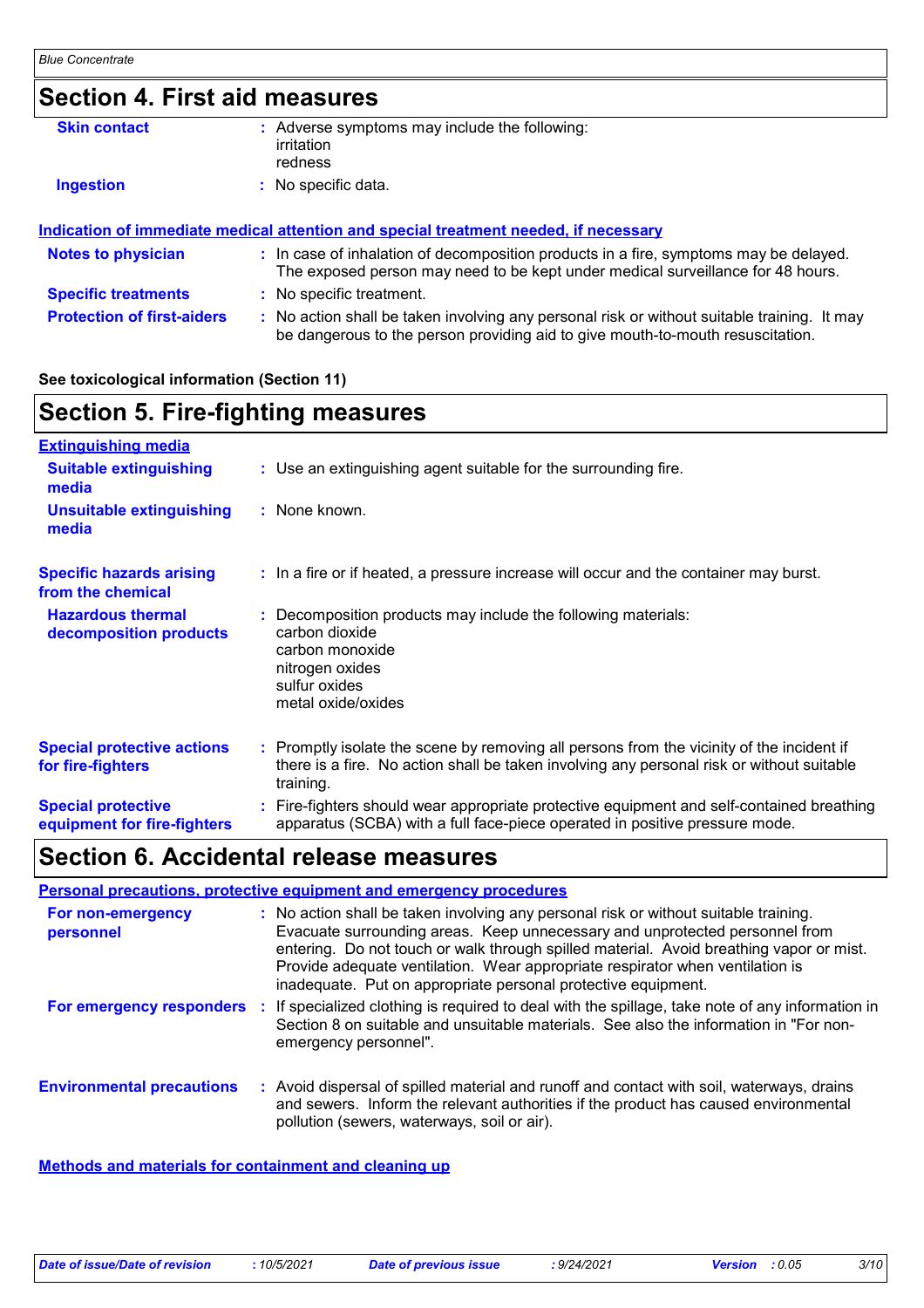# **Section 6. Accidental release measures**

| <b>Small spill</b> | : Stop leak if without risk. Move containers from spill area. Dilute with water and mop up<br>if water-soluble. Alternatively, or if water-insoluble, absorb with an inert dry material and<br>place in an appropriate waste disposal container. Dispose of via a licensed waste<br>disposal contractor.                                                                                                                                                                                                                                                                                                                                                                                                     |
|--------------------|--------------------------------------------------------------------------------------------------------------------------------------------------------------------------------------------------------------------------------------------------------------------------------------------------------------------------------------------------------------------------------------------------------------------------------------------------------------------------------------------------------------------------------------------------------------------------------------------------------------------------------------------------------------------------------------------------------------|
| <b>Large spill</b> | : Stop leak if without risk. Move containers from spill area. Approach release from<br>upwind. Prevent entry into sewers, water courses, basements or confined areas. Wash<br>spillages into an effluent treatment plant or proceed as follows. Contain and collect<br>spillage with non-combustible, absorbent material e.g. sand, earth, vermiculite or<br>diatomaceous earth and place in container for disposal according to local regulations<br>(see Section 13). Dispose of via a licensed waste disposal contractor. Contaminated<br>absorbent material may pose the same hazard as the spilled product. Note: see<br>Section 1 for emergency contact information and Section 13 for waste disposal. |

# **Section 7. Handling and storage**

#### **Precautions for safe handling**

| <b>Protective measures</b>                                                | : Put on appropriate personal protective equipment (see Section 8). Do not ingest. Avoid<br>contact with eyes, skin and clothing. Avoid breathing vapor or mist. Keep in the original<br>container or an approved alternative made from a compatible material, kept tightly<br>closed when not in use. Empty containers retain product residue and can be hazardous.<br>Do not reuse container.                                                                                                                                                                 |  |
|---------------------------------------------------------------------------|-----------------------------------------------------------------------------------------------------------------------------------------------------------------------------------------------------------------------------------------------------------------------------------------------------------------------------------------------------------------------------------------------------------------------------------------------------------------------------------------------------------------------------------------------------------------|--|
| <b>Advice on general</b><br>occupational hygiene                          | : Eating, drinking and smoking should be prohibited in areas where this material is<br>handled, stored and processed. Workers should wash hands and face before eating,<br>drinking and smoking. Remove contaminated clothing and protective equipment before<br>entering eating areas. See also Section 8 for additional information on hygiene<br>measures.                                                                                                                                                                                                   |  |
| <b>Conditions for safe storage,</b><br>including any<br>incompatibilities | Store in accordance with local regulations. Store in original container protected from<br>direct sunlight in a dry, cool and well-ventilated area, away from incompatible materials<br>and food and drink. Keep container tightly closed and sealed until ready for use.<br>Containers that have been opened must be carefully resealed and kept upright to<br>prevent leakage. Do not store in unlabeled containers. Use appropriate containment to<br>avoid environmental contamination. See Section 10 for incompatible materials before<br>handling or use. |  |

### **Section 8. Exposure controls/personal protection**

#### **Control parameters**

#### **Occupational exposure limits**

| <b>Ingredient name</b>                    | <b>Exposure limits</b> |
|-------------------------------------------|------------------------|
| tetrasodium ethylene diamine tetraacetate | None.                  |
| 4-Nonylphenol, branched, ethoxylated      | None.                  |

| <b>Appropriate engineering</b><br><b>controls</b> | : Good general ventilation should be sufficient to control worker exposure to airborne<br>contaminants.                                                                                                                                                                                                                                                                                           |
|---------------------------------------------------|---------------------------------------------------------------------------------------------------------------------------------------------------------------------------------------------------------------------------------------------------------------------------------------------------------------------------------------------------------------------------------------------------|
| <b>Environmental exposure</b><br><b>controls</b>  | : Emissions from ventilation or work process equipment should be checked to ensure<br>they comply with the requirements of environmental protection legislation. In some<br>cases, fume scrubbers, filters or engineering modifications to the process equipment<br>will be necessary to reduce emissions to acceptable levels.                                                                   |
| <b>Individual protection measures</b>             |                                                                                                                                                                                                                                                                                                                                                                                                   |
| <b>Hygiene measures</b>                           | : Wash hands, forearms and face thoroughly after handling chemical products, before<br>eating, smoking and using the lavatory and at the end of the working period.<br>Appropriate techniques should be used to remove potentially contaminated clothing.<br>Wash contaminated clothing before reusing. Ensure that eyewash stations and safety<br>showers are close to the workstation location. |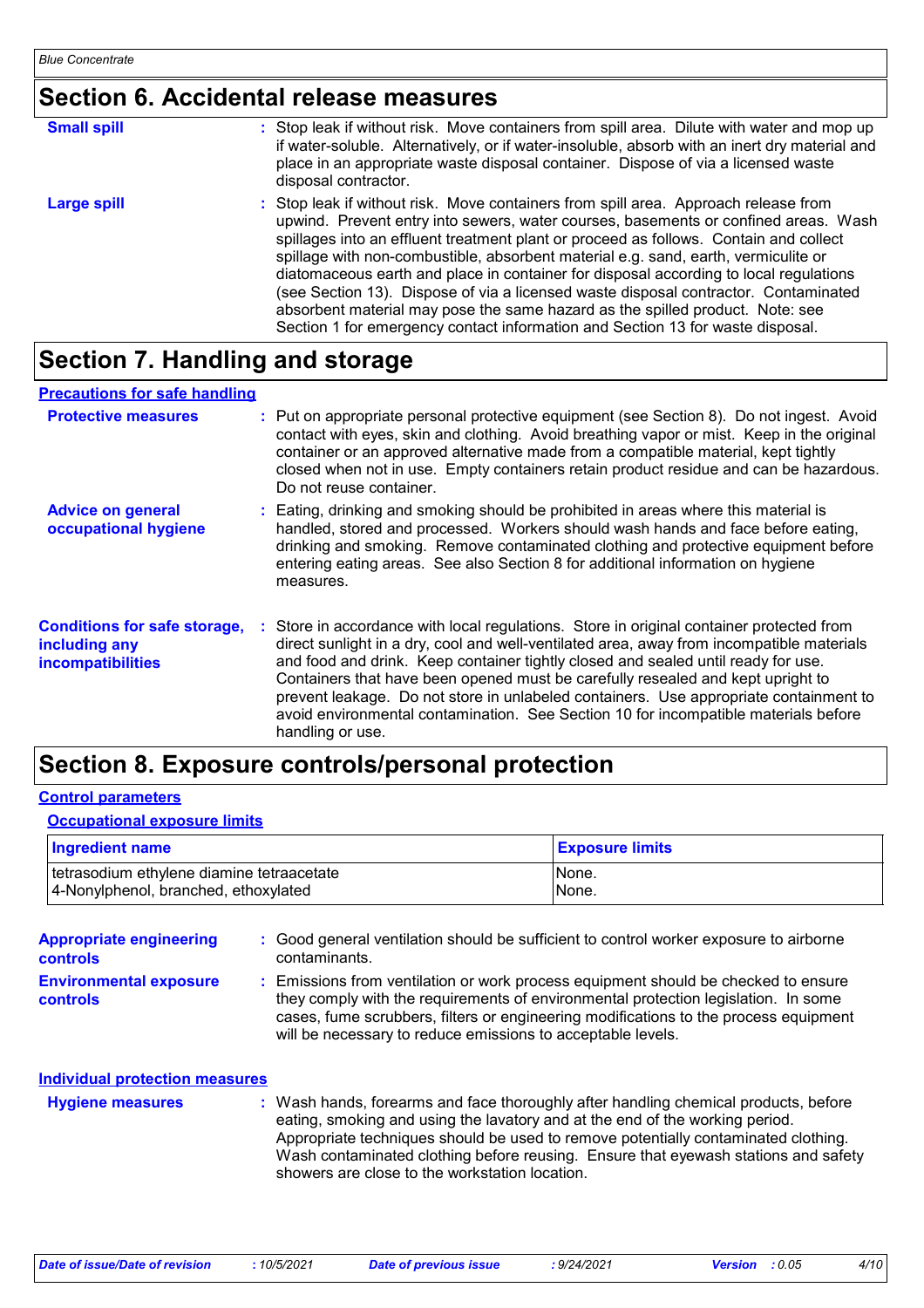# **Section 8. Exposure controls/personal protection**

| <b>Eye/face protection</b>    | : Safety eyewear complying with an approved standard should be used when a risk<br>assessment indicates this is necessary to avoid exposure to liquid splashes, mists,<br>gases or dusts. If contact is possible, the following protection should be worn, unless<br>the assessment indicates a higher degree of protection: chemical splash goggles.                                                                                                                                                                                                                                                                  |
|-------------------------------|------------------------------------------------------------------------------------------------------------------------------------------------------------------------------------------------------------------------------------------------------------------------------------------------------------------------------------------------------------------------------------------------------------------------------------------------------------------------------------------------------------------------------------------------------------------------------------------------------------------------|
| <b>Skin protection</b>        |                                                                                                                                                                                                                                                                                                                                                                                                                                                                                                                                                                                                                        |
| <b>Hand protection</b>        | : Chemical-resistant, impervious gloves complying with an approved standard should be<br>worn at all times when handling chemical products if a risk assessment indicates this is<br>necessary. Considering the parameters specified by the glove manufacturer, check<br>during use that the gloves are still retaining their protective properties. It should be<br>noted that the time to breakthrough for any glove material may be different for different<br>glove manufacturers. In the case of mixtures, consisting of several substances, the<br>protection time of the gloves cannot be accurately estimated. |
| <b>Body protection</b>        | : Personal protective equipment for the body should be selected based on the task being<br>performed and the risks involved and should be approved by a specialist before<br>handling this product.                                                                                                                                                                                                                                                                                                                                                                                                                    |
| <b>Other skin protection</b>  | : Appropriate footwear and any additional skin protection measures should be selected<br>based on the task being performed and the risks involved and should be approved by a<br>specialist before handling this product.                                                                                                                                                                                                                                                                                                                                                                                              |
| <b>Respiratory protection</b> | : Based on the hazard and potential for exposure, select a respirator that meets the<br>appropriate standard or certification. Respirators must be used according to a<br>respiratory protection program to ensure proper fitting, training, and other important<br>aspects of use.                                                                                                                                                                                                                                                                                                                                    |

# **Section 9. Physical and chemical properties**

| <b>Appearance</b>                                      |    |                                           |
|--------------------------------------------------------|----|-------------------------------------------|
| <b>Physical state</b>                                  |    | $:$ Liquid                                |
| <b>Color</b>                                           |    | <b>Blue</b>                               |
| Odor                                                   |    | : Citrus                                  |
| <b>Odor threshold</b>                                  |    | : Not available                           |
| pH                                                     |    | $: 11.5 - 12.5$                           |
| <b>Melting point</b>                                   |    | : $0^{\circ}$ C (32 $^{\circ}$ F)         |
| <b>Boiling point</b>                                   | ÷. | 100°C (212°F)                             |
| <b>Flash point</b>                                     | ř. | Closed cup: >93.334°C (>200°F)            |
| <b>Evaporation rate</b>                                | ÷  | Not available                             |
| <b>Flammability (solid, gas)</b>                       |    | : Not available                           |
| <b>Lower and upper explosive</b><br>(flammable) limits |    | : Not available                           |
| <b>Vapor pressure</b>                                  |    | $:$ <4 kPa (<30 mm Hg) [room temperature] |
| <b>Vapor density</b>                                   |    | $<$ 1 [Air = 1]                           |
| <b>Relative density</b>                                | t. | 1 $g/cm3$                                 |
| <b>Solubility</b>                                      |    | : Not available                           |
| <b>Partition coefficient: n-</b><br>octanol/water      |    | : Not available                           |
| <b>Auto-ignition temperature : Not available</b>       |    |                                           |
| <b>Decomposition temperature</b>                       |    | : Not available                           |
| <b>Viscosity</b>                                       |    | : Not available                           |
| <b>VOC content</b>                                     | t. | $1\%$                                     |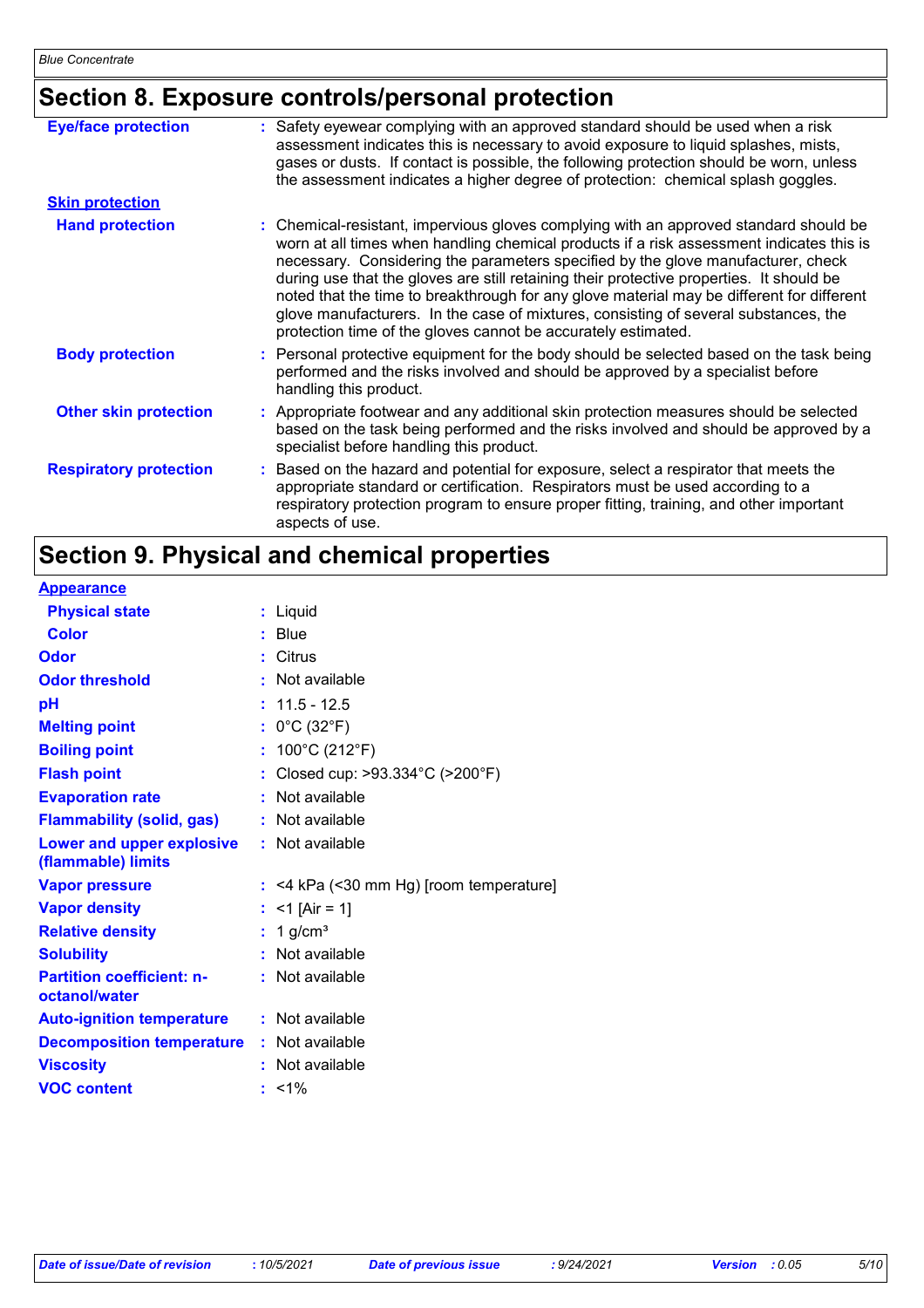# **Section 10. Stability and reactivity**

| <b>Reactivity</b>                            | : No specific test data related to reactivity available for this product or its ingredients.              |
|----------------------------------------------|-----------------------------------------------------------------------------------------------------------|
| <b>Chemical stability</b>                    | : The product is stable.                                                                                  |
| <b>Possibility of hazardous</b><br>reactions | : Under normal conditions of storage and use, hazardous reactions will not occur.                         |
| <b>Conditions to avoid</b>                   | : No specific data.                                                                                       |
| <b>Incompatible materials</b>                | : No specific data.                                                                                       |
| <b>Hazardous decomposition</b><br>products   | : Under normal conditions of storage and use, hazardous decomposition products should<br>not be produced. |

### **Section 11. Toxicological information**

#### **Information on toxicological effects**

| <b>Acute toxicity</b>                                      |               |                |             |                 |
|------------------------------------------------------------|---------------|----------------|-------------|-----------------|
| <b>Product/ingredient name</b>                             | <b>Result</b> | <b>Species</b> | <b>Dose</b> | <b>Exposure</b> |
| tetrasodium ethylene diamine   LD50 Oral<br>l tetraacetate |               | Rat            | $10$ g/kg   |                 |
| 4-Nonylphenol, branched,<br>ethoxylated                    | LD50 Dermal   | Rabbit         | 2830 mg/kg  |                 |
|                                                            | LD50 Oral     | Rat            | 1410 mg/kg  |                 |

#### **Irritation/Corrosion**

| <b>Product/ingredient name</b>                                            | <b>Result</b>            | <b>Species</b> | <b>Score</b> | <b>Exposure</b>      | <b>Observation</b> |
|---------------------------------------------------------------------------|--------------------------|----------------|--------------|----------------------|--------------------|
| tetrasodium ethylene diamine   Eyes - Moderate irritant<br>I tetraacetate |                          | Rabbit         |              | l 24 hours 100<br>mg |                    |
|                                                                           | Skin - Moderate irritant | Rabbit         |              | <b>24 hours 500</b>  |                    |
|                                                                           |                          |                |              | mg                   |                    |

### **Sensitization**

Not available

#### **Mutagenicity**

Not available

#### **Carcinogenicity**

Not available

#### **Reproductive toxicity**

Not available

#### **Teratogenicity**

Not available

### **Specific target organ toxicity (single exposure)**

Not available

#### **Specific target organ toxicity (repeated exposure)**

Not available

#### **Aspiration hazard**

Not available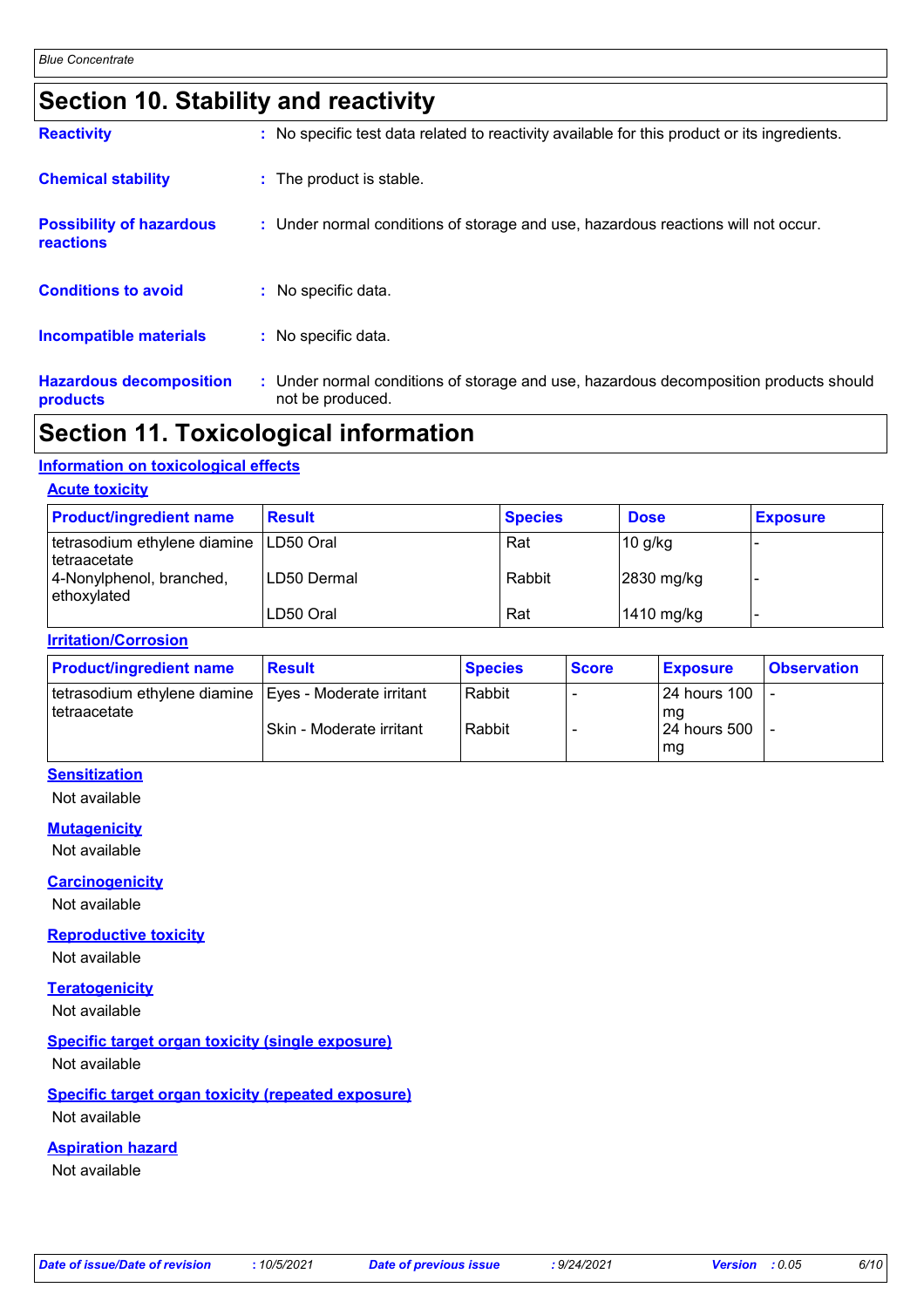# **Section 11. Toxicological information**

| Information on the likely<br>routes of exposure | : Not available                                                                                                                      |
|-------------------------------------------------|--------------------------------------------------------------------------------------------------------------------------------------|
| <b>Potential acute health effects</b>           |                                                                                                                                      |
| <b>Eye contact</b>                              | : Causes serious eye irritation.                                                                                                     |
| <b>Inhalation</b>                               | : No known significant effects or critical hazards.                                                                                  |
| <b>Skin contact</b>                             | : Causes skin irritation.                                                                                                            |
| <b>Ingestion</b>                                | : No known significant effects or critical hazards.                                                                                  |
| <b>Eye contact</b>                              | <b>Symptoms related to the physical, chemical and toxicological characteristics</b><br>: Adverse symptoms may include the following: |
|                                                 | pain or irritation<br>watering<br>redness                                                                                            |
| <b>Inhalation</b>                               | : No specific data.                                                                                                                  |
| <b>Skin contact</b>                             | : Adverse symptoms may include the following:<br>irritation<br>redness                                                               |

#### **Ingestion** No specific data. **:**

#### **Delayed and immediate effects and also chronic effects from short and long term exposure**

| <b>Short term exposure</b>                       |                                                     |
|--------------------------------------------------|-----------------------------------------------------|
| <b>Potential immediate</b><br>effects            | : Not available                                     |
| <b>Potential delayed effects</b>                 | : Not available                                     |
| Long term exposure                               |                                                     |
| <b>Potential immediate</b><br><b>effects</b>     | : Not available                                     |
| <b>Potential delayed effects : Not available</b> |                                                     |
| <b>Potential chronic health effects</b>          |                                                     |
| Not available                                    |                                                     |
| <b>General</b>                                   | : No known significant effects or critical hazards. |
| <b>Carcinogenicity</b>                           | : No known significant effects or critical hazards. |
| <b>Mutagenicity</b>                              | : No known significant effects or critical hazards. |
| <b>Teratogenicity</b>                            | : No known significant effects or critical hazards. |
| <b>Developmental effects</b>                     | : No known significant effects or critical hazards. |
| <b>Fertility effects</b>                         | : No known significant effects or critical hazards. |

#### **Numerical measures of toxicity**

**Acute toxicity estimates**

| Route       | <b>ATE</b> value |
|-------------|------------------|
| <b>Oral</b> | 46108.83 mg/kg   |
| Dermal      | 79699.94 mg/kg   |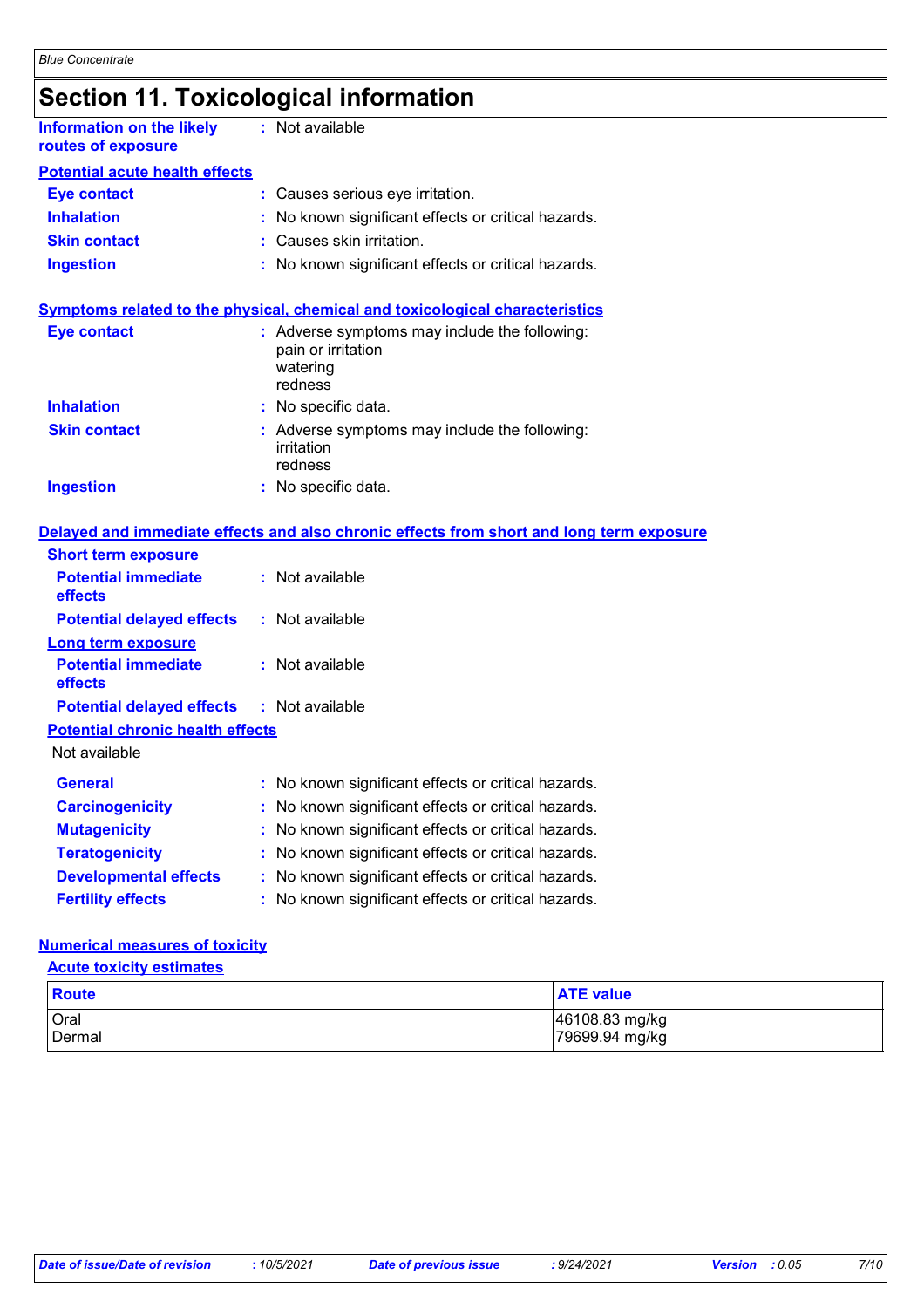# **Section 12. Ecological information**

|  | <b>Toxicity</b> |  |  |  |
|--|-----------------|--|--|--|
|--|-----------------|--|--|--|

| <b>Product/ingredient name</b> | <b>Result</b>                                                   | <b>Species</b>             | <b>Exposure</b> |
|--------------------------------|-----------------------------------------------------------------|----------------------------|-----------------|
| ⊺tetraacetate                  | tetrasodium ethylene diamine Acute LC50 486000 µg/l Fresh water | Fish - Lepomis macrochirus | 96 hours        |

#### **Persistence and degradability**

Not available

#### **Bioaccumulative potential**

| <b>Product/ingredient name</b>                       | <b>LogP</b> <sub>ow</sub> | <b>BCF</b> | <b>Potential</b> |
|------------------------------------------------------|---------------------------|------------|------------------|
| tetrasodium ethylene diamine   5.01<br>Itetraacetate |                           | l .8       | low              |

#### **Mobility in soil**

| <b>Soil/water partition</b>    | : Not available |
|--------------------------------|-----------------|
| coefficient (K <sub>oc</sub> ) |                 |

**Other adverse effects** : No known significant effects or critical hazards.

### **Section 13. Disposal considerations**

**Disposal methods :**

The generation of waste should be avoided or minimized wherever possible. Disposal of this product, solutions and any by-products should at all times comply with the requirements of environmental protection and waste disposal legislation and any regional local authority requirements. Dispose of surplus and non-recyclable products via a licensed waste disposal contractor. Waste should not be disposed of untreated to the sewer unless fully compliant with the requirements of all authorities with jurisdiction. Waste packaging should be recycled. Incineration or landfill should only be considered when recycling is not feasible. This material and its container must be disposed of in a safe way. Care should be taken when handling emptied containers that have not been cleaned or rinsed out. Empty containers or liners may retain some product residues. Avoid dispersal of spilled material and runoff and contact with soil, waterways, drains and sewers.

# **Section 14. Transport information**

|                                        | <b>DOT Classification</b> | <b>IMDG</b>                                                                              | <b>IATA</b>                                                                              |
|----------------------------------------|---------------------------|------------------------------------------------------------------------------------------|------------------------------------------------------------------------------------------|
| <b>UN number</b>                       | Not regulated             | <b>UN3267</b>                                                                            | <b>UN3267</b>                                                                            |
| <b>UN proper</b><br>shipping name      |                           | Corrosive Liquid, Basic,<br>Organic, N.O.S. (Tetrasodium<br>ethylenediaminetetraacetate) | Corrosive Liquid, Basic, Organic,<br>N.O.S. (Tetrasodium<br>ethylenediaminetetraacetate) |
| <b>Transport</b><br>hazard class(es)   |                           | 8<br>ہ گند<br><b>CORROSWI</b>                                                            | 8<br><b>CORROSM</b>                                                                      |
| <b>Packing group</b>                   |                           | $\mathbf{III}$                                                                           | $\mathbf{III}$                                                                           |
| <b>Environmental</b><br><b>hazards</b> | No.                       | No.                                                                                      | No.                                                                                      |

**Additional information**

**DOT Classification :**

This product is not regulated as hazardous by DOT per 49CFR 173.154(d) exception for materials corrosive to metals (steel and.or aluminum).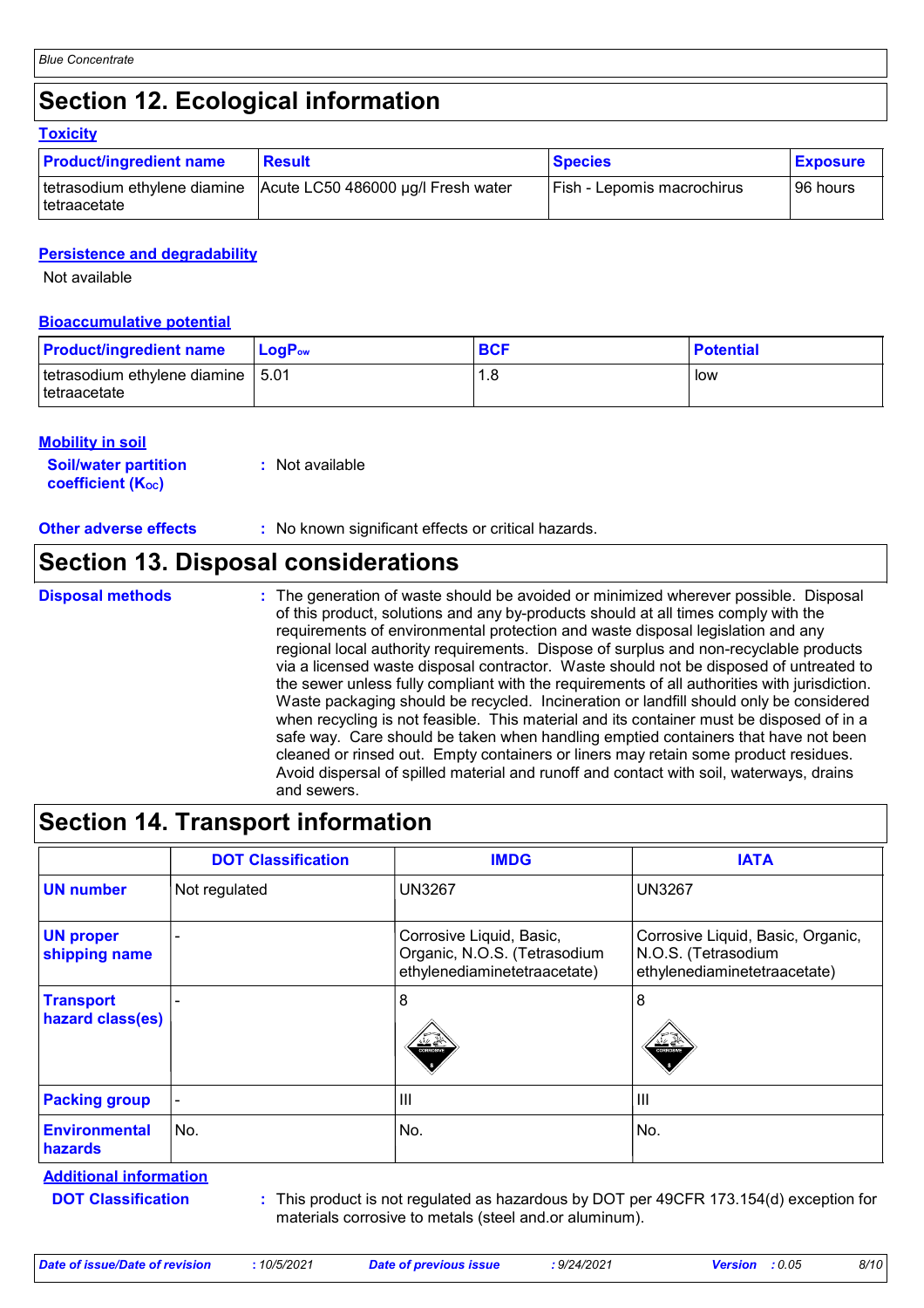### **Section 14. Transport information**

| Section 15. Regulatory information                                       |                                                                                                                                                                                                                                                 |
|--------------------------------------------------------------------------|-------------------------------------------------------------------------------------------------------------------------------------------------------------------------------------------------------------------------------------------------|
| <b>Transport in bulk according : Not available</b><br>to IMO instruments |                                                                                                                                                                                                                                                 |
|                                                                          | Special precautions for user : Transport within user's premises: always transport in closed containers that are<br>upright and secure. Ensure that persons transporting the product know what to do in the<br>event of an accident or spillage. |
| <b>IATA</b>                                                              | $\therefore$ Corrosive to aluminum.                                                                                                                                                                                                             |
| <b>IMDG</b>                                                              | $\therefore$ Corrosive to aluminum.                                                                                                                                                                                                             |

### **U.S. Federal regulations**

| o. . cacial regulations                       |                    |
|-----------------------------------------------|--------------------|
| <b>Clean Air Act Section 112 : Not listed</b> |                    |
| (b) Hazardous Air                             |                    |
| <b>Pollutants (HAPs)</b>                      |                    |
| <b>SARA 311/312</b>                           |                    |
| Claesification                                | L CIZIN IDDITATION |

**assification** : SKIN IRRITATION - Category 2 EYE IRRITATION - Category 2A

#### **Composition/information on ingredients**

| <b>Name</b>                                  | $\frac{9}{6}$ | <b>Classification</b>                                                                           |
|----------------------------------------------|---------------|-------------------------------------------------------------------------------------------------|
| tetrasodium ethylene diamine<br>tetraacetate | l≥10 - ≤25    | COMBUSTIBLE DUSTS<br><b>SKIN IRRITATION - Category 2</b><br><b>EYE IRRITATION - Category 2A</b> |
| 4-Nonylphenol, branched,<br>ethoxylated      | ≤5            | ACUTE TOXICITY (oral) - Category 4                                                              |

#### **SARA 313**

|                                           | <b>Product name</b>                  | <b>CAS number</b> | $\frac{9}{6}$ |
|-------------------------------------------|--------------------------------------|-------------------|---------------|
| <b>Form R - Reporting</b><br>requirements | 4-Nonylphenol, branched, ethoxylated | 127087-87-0       | l≤5           |

SARA 313 notifications must not be detached from the SDS and any copying and redistribution of the SDS shall include copying and redistribution of the notice attached to copies of the SDS subsequently redistributed.

#### **Inventory list**

| <b>CANADA INVENTORY</b><br>(DSL)            | : All components are listed or exempted. |
|---------------------------------------------|------------------------------------------|
| <b>United States inventory</b><br>(TSCA 8b) | : All components are active or exempted. |

# **Section 16. Other information**

**Hazardous Material Information System (U.S.A.)**



**Caution: HMIS® ratings are based on a 0-4 rating scale, with 0 representing minimal hazards or risks, and 4 representing significant hazards or risks. Although HMIS® ratings and the associated label are not required on SDSs or products leaving a facility under 29 CFR 1910.1200, the preparer may choose to provide them. HMIS® ratings are to be used with a fully implemented HMIS® program. HMIS® is a registered trademark and service mark of the American Coatings Association, Inc.**